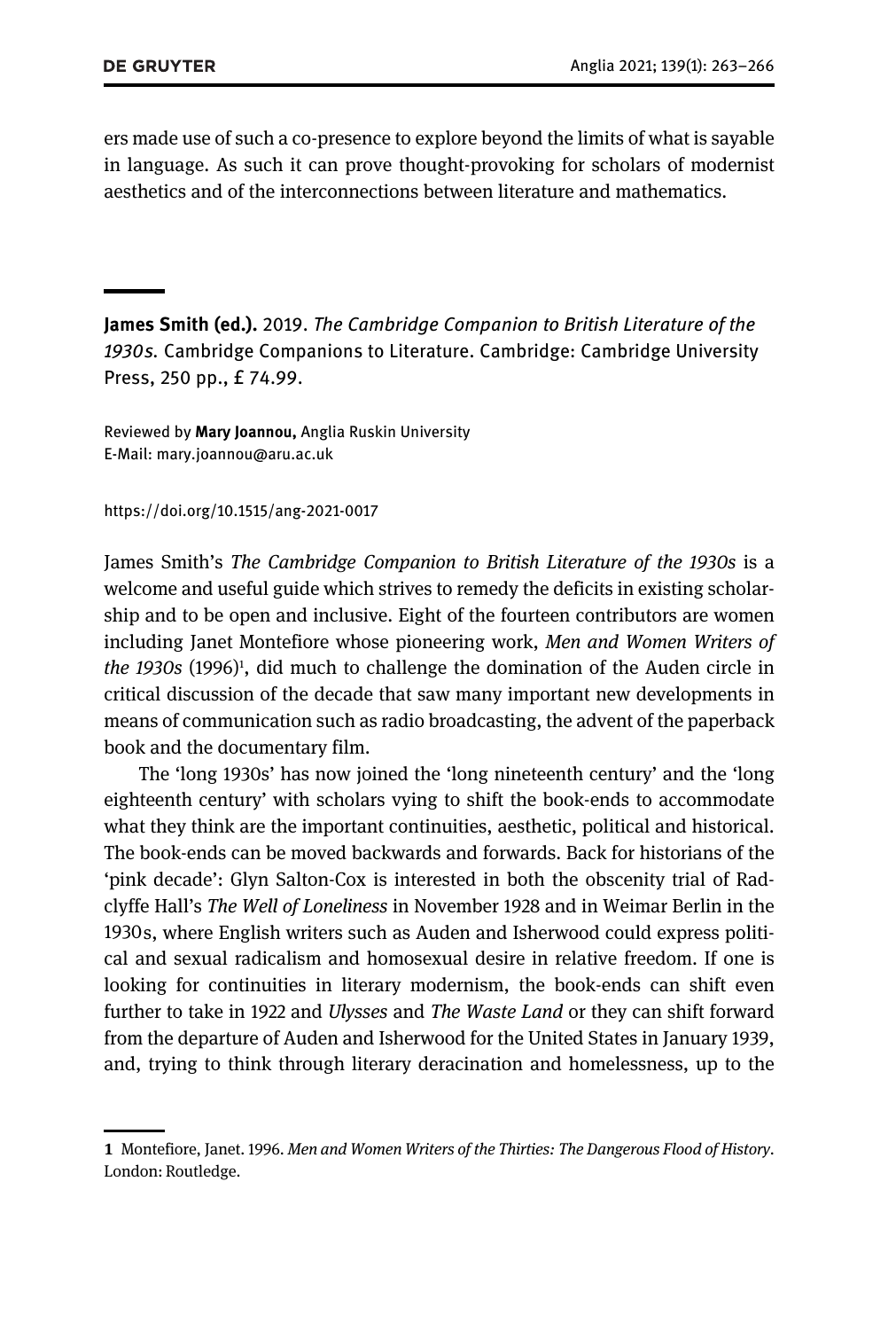**DE GRUYTER** 

end of the Second World War, and for some literary critics who are interested in the direction taken by social realism, even beyond that.

However one looks at it and whatever one is looking for, the history and literature of the 1930 are indivisible. As Mira Spiro points out in her chapter on fascism and anti-fascism, the decade began as one of the most idealistic for writers and intellectuals who believed that human beings, and the poetry, prose and drama that they wrote, could make a difference to the troubled world in which they lived and their interventions change it for the better. But by the time that Chamberlain and Hitler had arrived at the Munich agreement which licensed the German invasion of Czechoslovakia, and Molotov and Ribbentrop agreed to the nonaggression pact which enabled both Germany and the Soviet Union to invade Poland, disillusionment was everywhere and with the declaration of the Second World War the old certainties of the 1930s had been turned upside down and writers were faced with very different questions about their role in the coming conflagration.

The category of literary fiction, about which Marina MacKay writes, is at once a sign of our own times and of the 1930s. At one time, fiction would either have been literary or else not worth bothering with in critical discussion. Graham Greene, of course, distinguished between fiction and 'entertainments' in his own writing and then wisely stopped using the term 'entertainment'. As MacKay argues, the literary fiction of the 1930s is marked by "a pervasive sense of dispossession and instability across Britain and the European continent as a whole" (34). Her essay shows how homelessness is an insistent theme in the writing of Elizabeth Bowen and others.

Isobel Maddison makes the point that much of the scholarship on middlebrow writing has centred on writing specifically written by and for women, and that the 'golden age' of detective fiction was dominated by Agatha Christie, but that the debates on genre are widening. She offers a case study of Eric Ambler's attempt to align the spy novel with contemporary reality and the "anxiety ridden 1930s and with ideas of European political duplicity communicated in a nuanced register beyond that of simple propaganda" (91). The drama of the 1930s is often treated as the poor relation of fiction and poetry of the decade. Claire Warden discusses experimental theatre and the avant-garde expressionism which gained some ground as well as the political theatre of the Workers' Theatre Movement and Unity Theatre. The ever popular Noel Coward and Terence Rattigan were the doyens of commercial theatre and radio drama was fast becoming the national theatre of the air.

Tyrus Miller explores how many key 1930s modernist writers adopt "hybrid verse/prose 'epic' forms and lyric/discursive/dramatic modes" (101). He finishes with poets inspired by 'the visionary poetics' deriving from surrealism including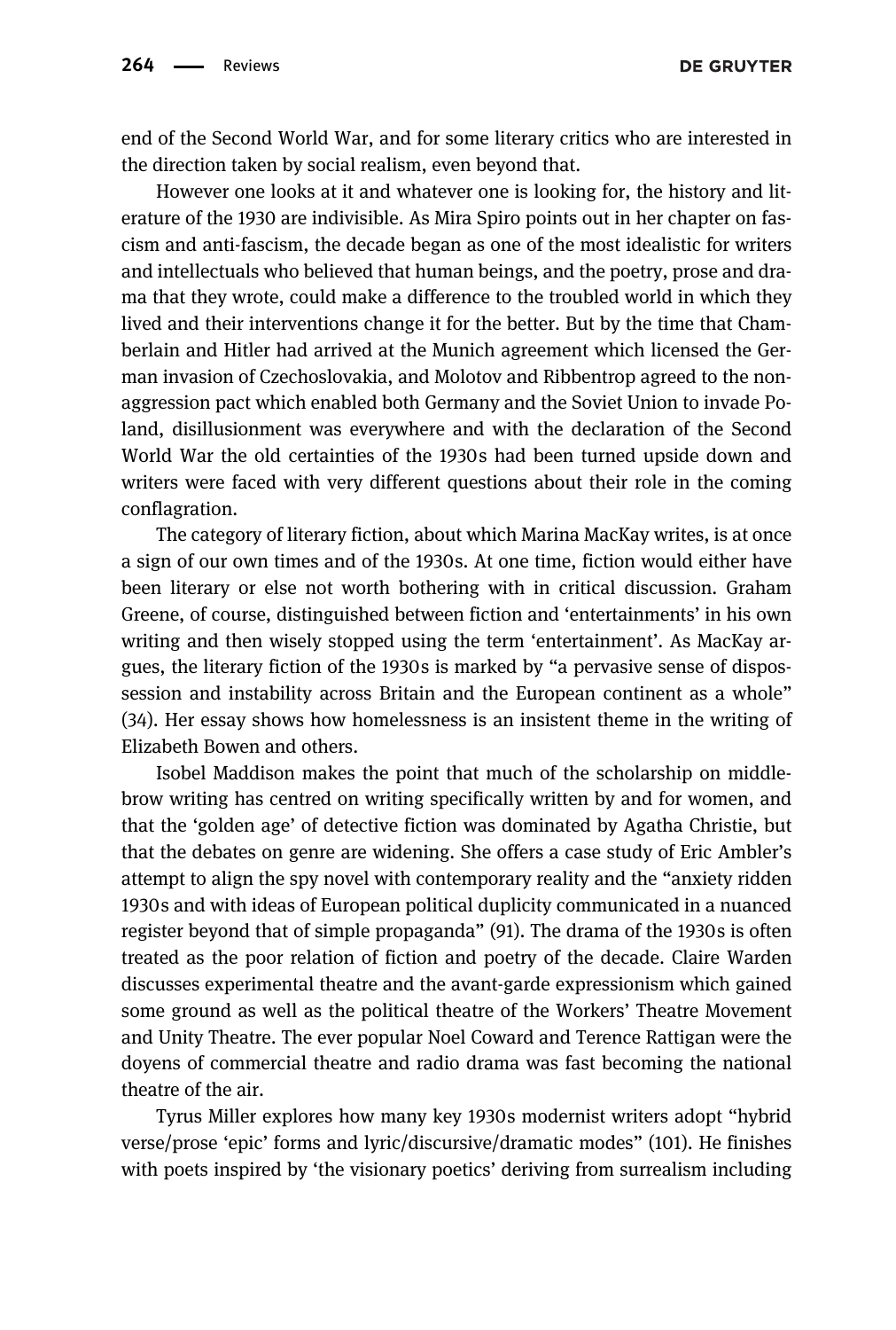Herbert Read, Hugh Sykes Davies, Dylan Thomas, David Gascoyne and George Barker.

Kristin Bluemel addresses questions of region and nation through the English regional fictions of Winifred Holtby and H.E. Bates and the novels of rural Scotland and Wales by Lewis Grassic Gibbon and Richard Llewelyn, which reflected and shaped the 1930s preoccupation with the countryside. Bluemel draws an interesting distinction between novels which primarily ask us to regard the land as something to be lived on, and from which to derive one's living, and those whose characters regard the rural as landscape that can be viewed from a distance, aestheticized, and appreciated; in other words, a differentiation between the countryside of production and a "countryside that offers itself up for consumption, visual or otherwise" (164).

In his chapter on "Publishing and Periodicals", Peter Marks provides an account of the periodical Left Review and the astonishing success of the Left Book Club which at the height of its popularity boasted 1,200 discussion groups nationwide (72) with the readership reflecting the desire to know more about topical events from a left perspective, and, for those in more affluent parts of the country, the suffering of the 'distressed areas'. Given that one of the strongest challenges to the orthodoxies of the 1930s has come from Andy Croft's thoroughgoing excavation of working-class fiction in his pioneering Red Letter Days (1990)<sup>2</sup>, l would have welcomed engagement with some of the vibrant working-class writers of the 1930s, who are curiously absent from this excellent collection; James Hanley, John Sommerfield, Walter Greenwood, Lewis Jones, George Garrett, etc.

The British Empire 'on which the sun never set' was the largest to have ever existed and at its height immediately before the First World War had covered around a quarter of the world's land surface, including large tracts of North America, Australia, Africa and Asia. In their different ways, through addressing travel writing and the empire respectively, Tim Youngs and Judy Suh are both concerned with how the sense of Britain and of British values at the centre of the world, up to a sixth of which was shaded pink on the map at the high point of the British Empire, comes to be eroded. Suh brackets Virginia Woolf with Nancy Cunard, who turned her back on the life of white privilege into which she was born to identify with the struggles of black people and the dispossessed, both women sharing the critique of the "psychological and economic dependence of the British ruling classes on the imperial subjection of others" (129). Suh also looks at Orwell's experience of policing in Burma and Jean Rhys and C. L. R. James (the Caribbean), Rumer Godden and Mulk Raj Anand (India) whose

<sup>2</sup> Croft, Andy. 1990. Red Letter Days: British Fiction in the 1930s. London: Lawrence and Wishart.